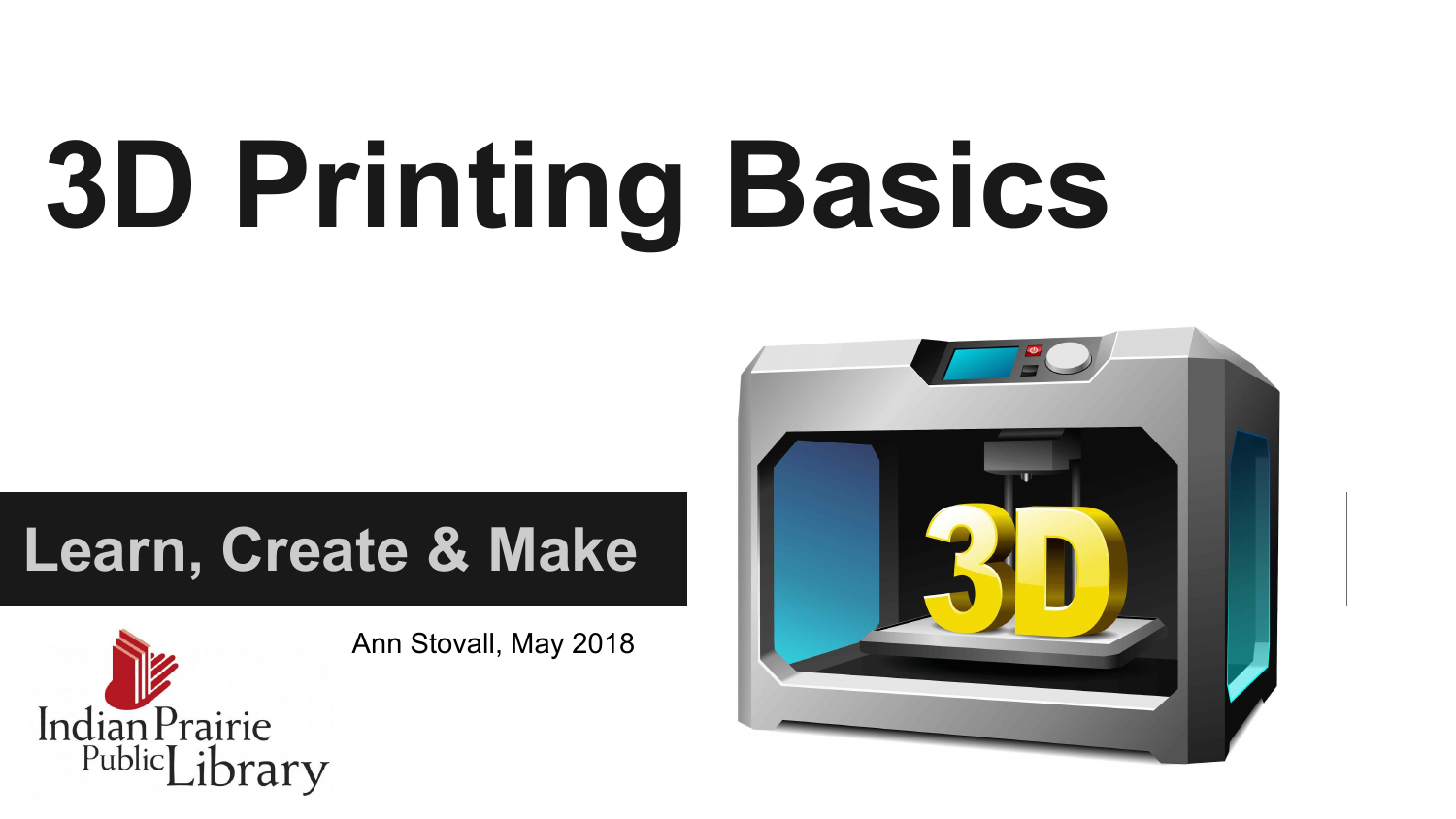## **Agenda**

#### Day 1

- 3D Printing/3D Design
- Finding objects (Thingiverse)
- Modify an object
- Creating an object from scratch
- Submitting a Form

#### Day 2

- Printing Basics
- Finishing
- Practice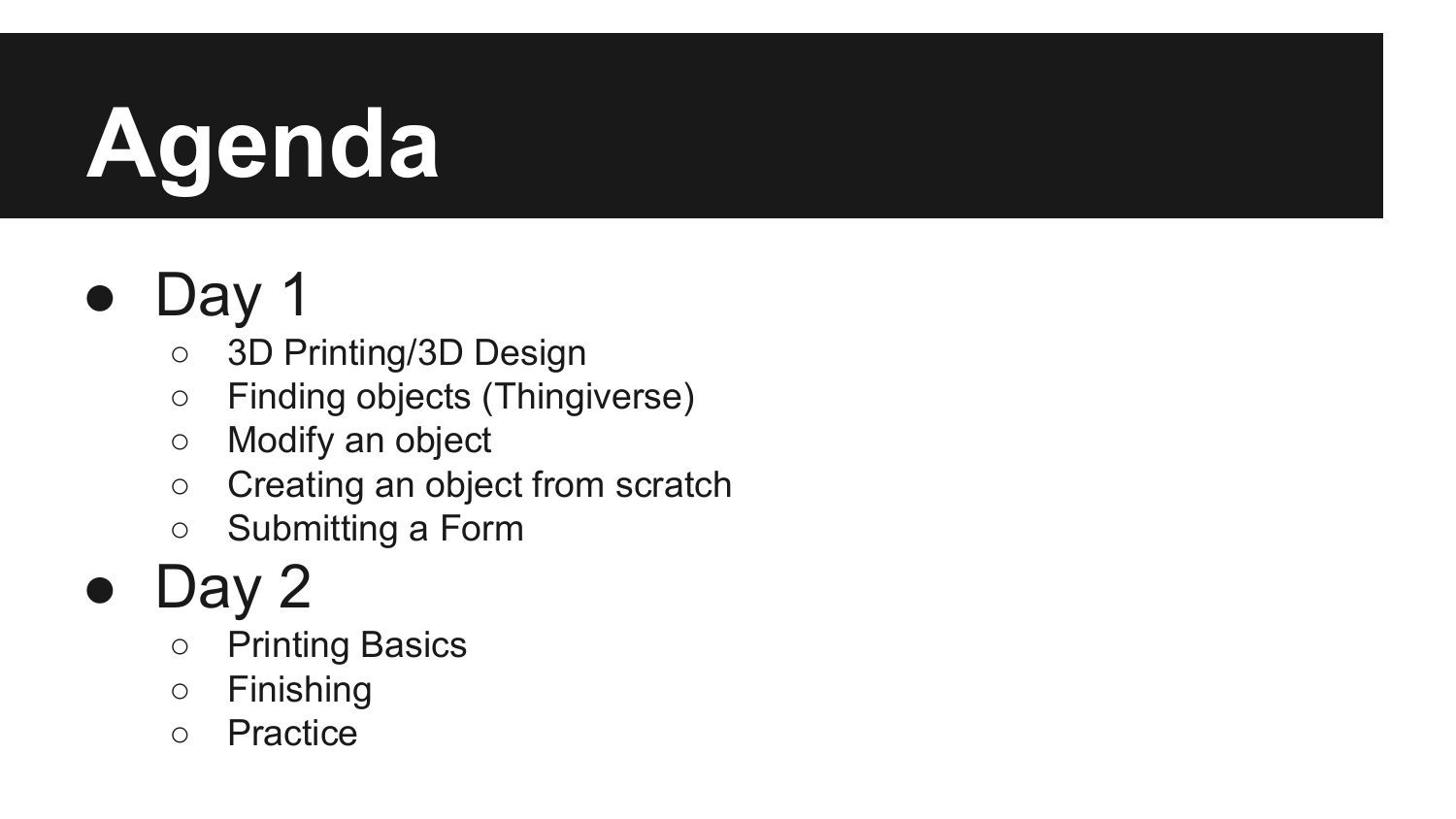### **What is 3D Printing**

3D printing is also known as additive manufacturing which is a process of making three dimensional solid objects from a digital file. The 3D printing process turns a whole object into thousands of tiny little slices, then makes it from the bottom-up, layer by layer. Those tiny layers stick together to form a solid object. Each layer can be very complex, such as creating moving parts like hinges and wheels as part of the same object.

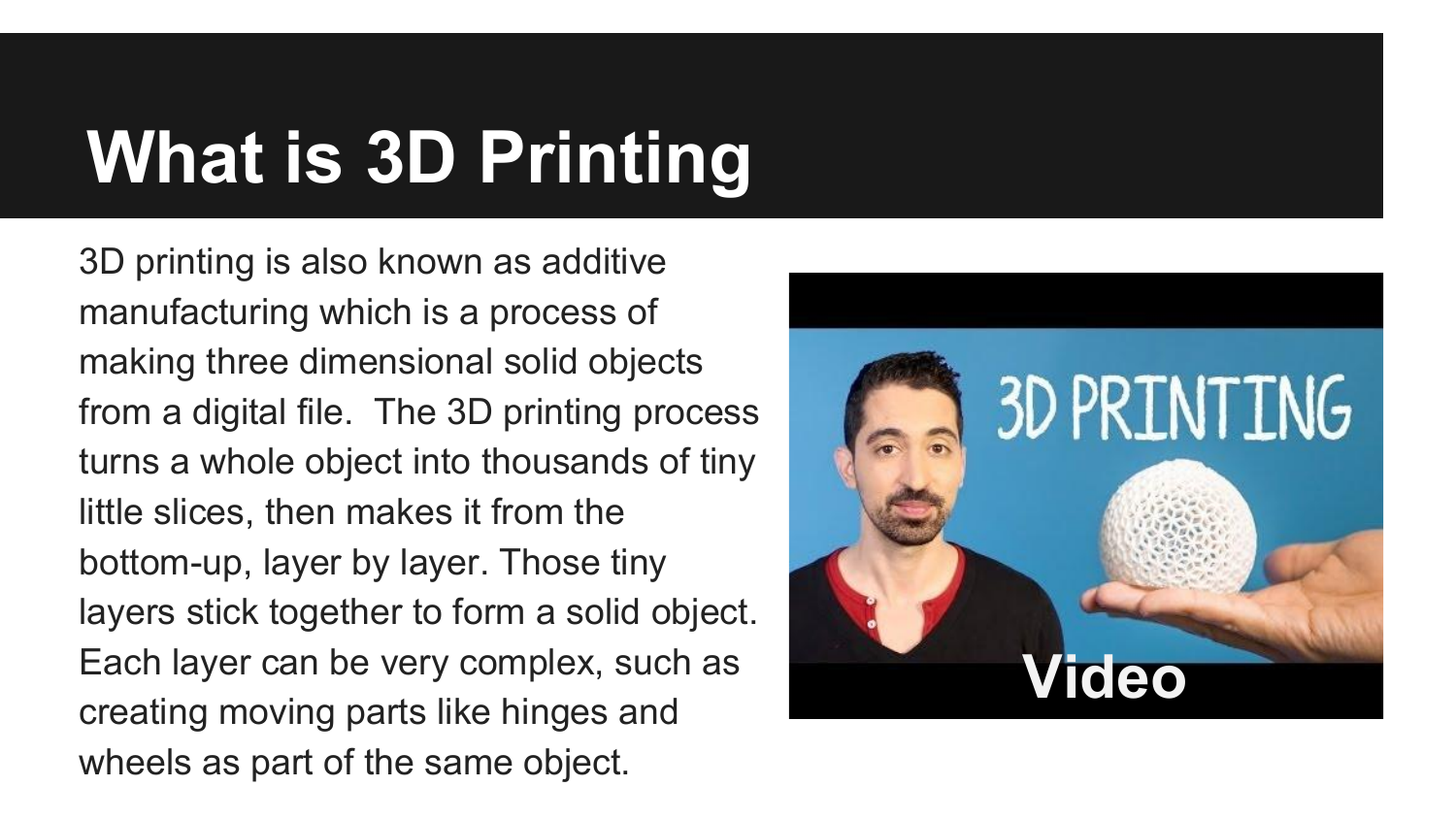#### **3D Printer**



#### [3D Printer in Action Video](https://vimeo.com/84789998) **Makerbot Replicator 2**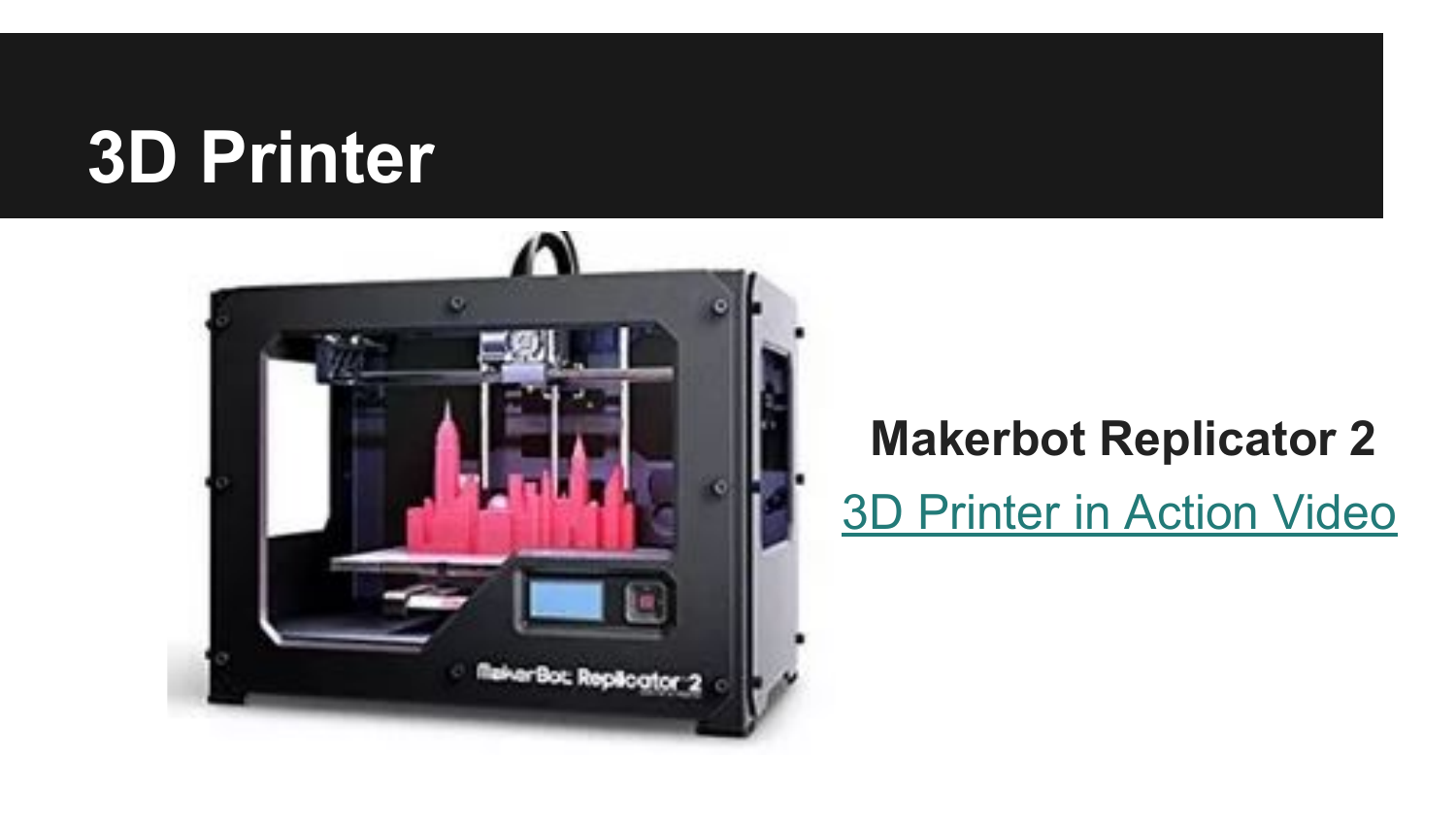### **Finding Objects: Thingiverse**

Thingiverse is Makerbot's design community for discovering, making, and sharing 3D printable things. In the spirit of maintaining an open platform, all designs are encouraged to be licensed under a **[Creative](http://creativecommons.org/) [Commons license](http://creativecommons.org/)**, meaning that anyone can use or alter any design.

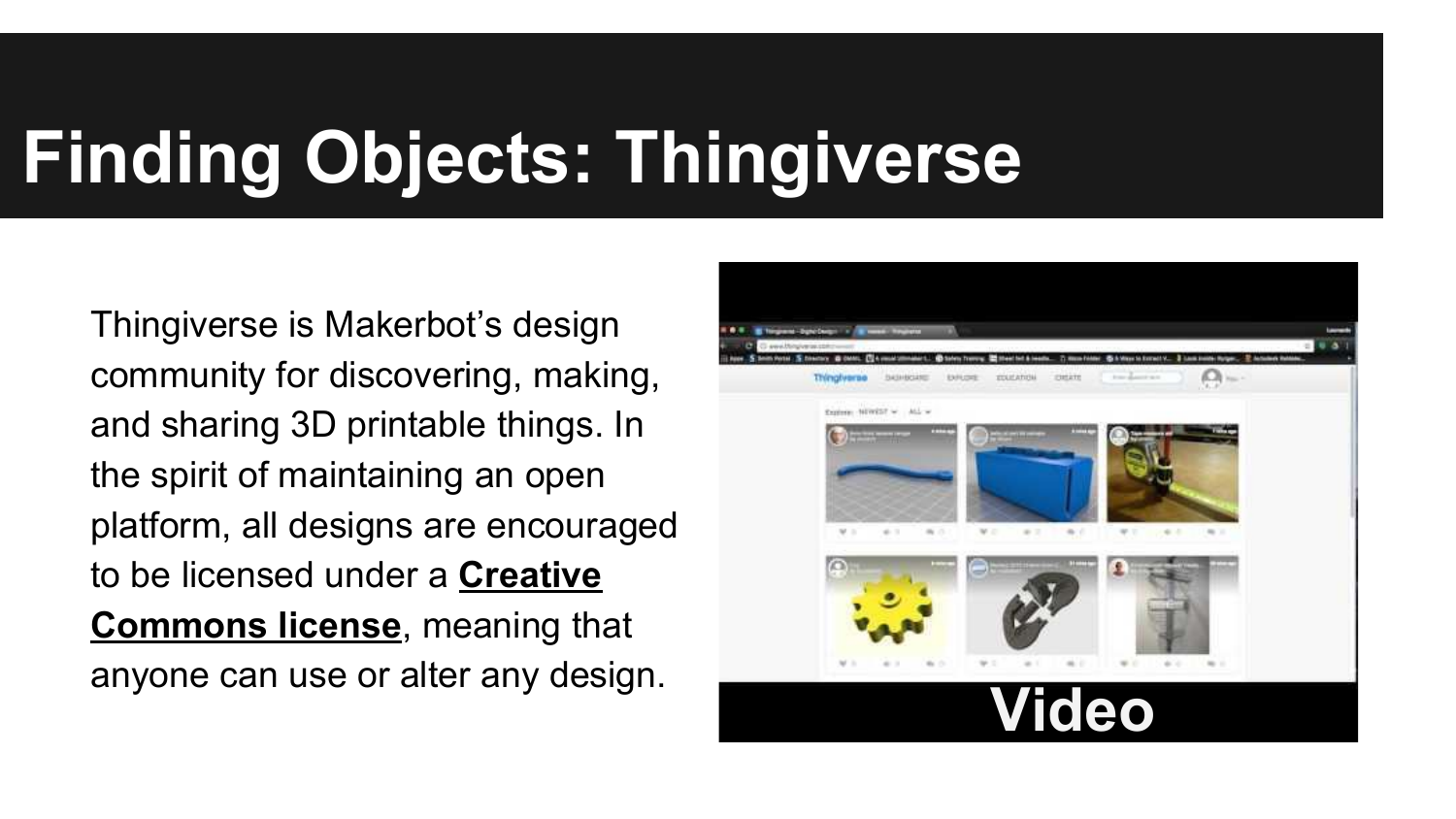#### **Creating Objects: TinkerCAD**

TinkerCAD is a free online tool that has great tutorials and easy to use. Make toys, prototypes, home decor, parts, jewelry and more.

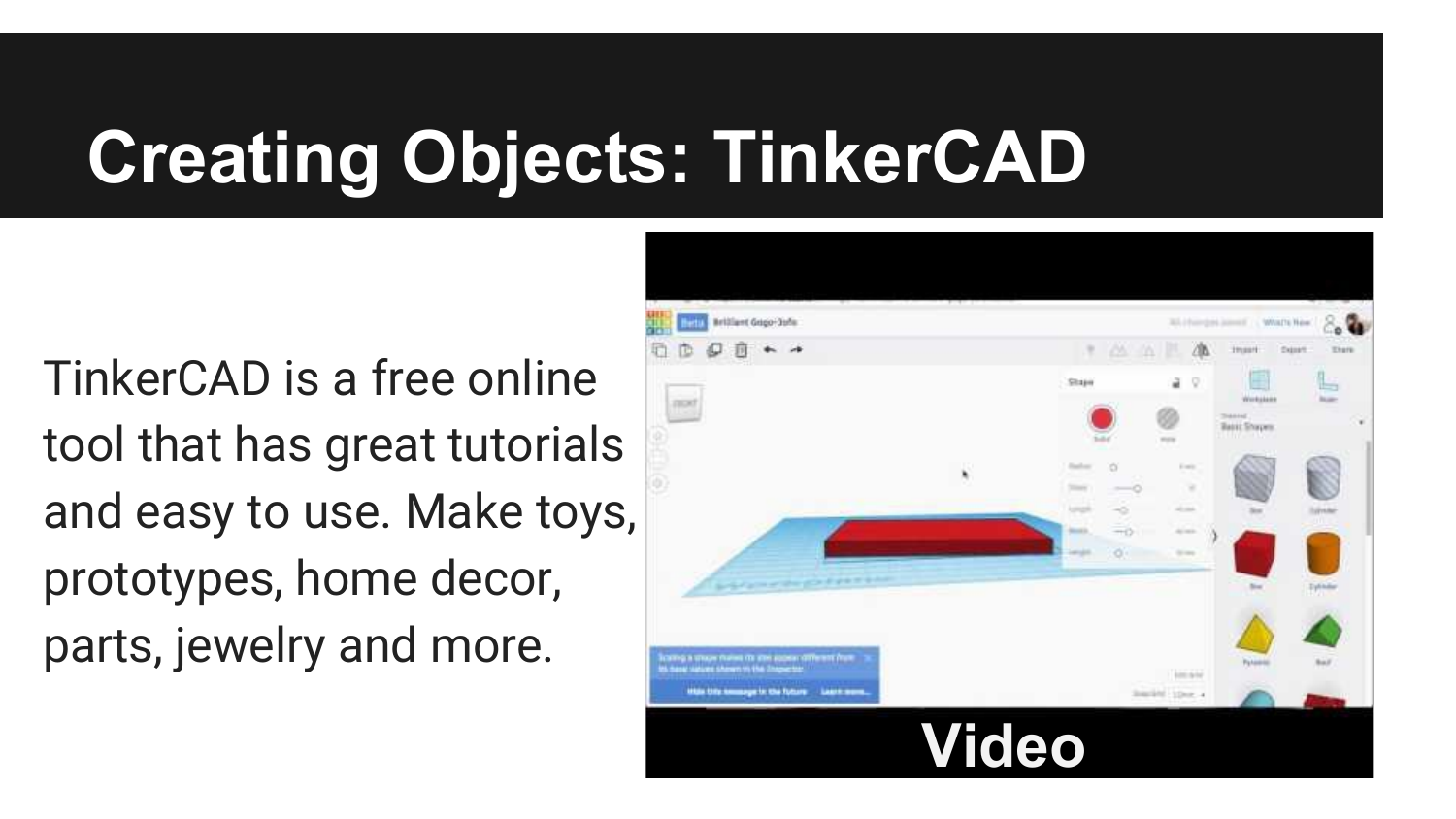## **Day 2**

- Printing Basics
	- **Makerbot Software Demo**
	- Rafts & Supports
- Finishing
	- Tools- sandpaper, rubbing alcohol, primer/filler, paint
	- Tips
- **Resources**
- **Open Lab Practice Time**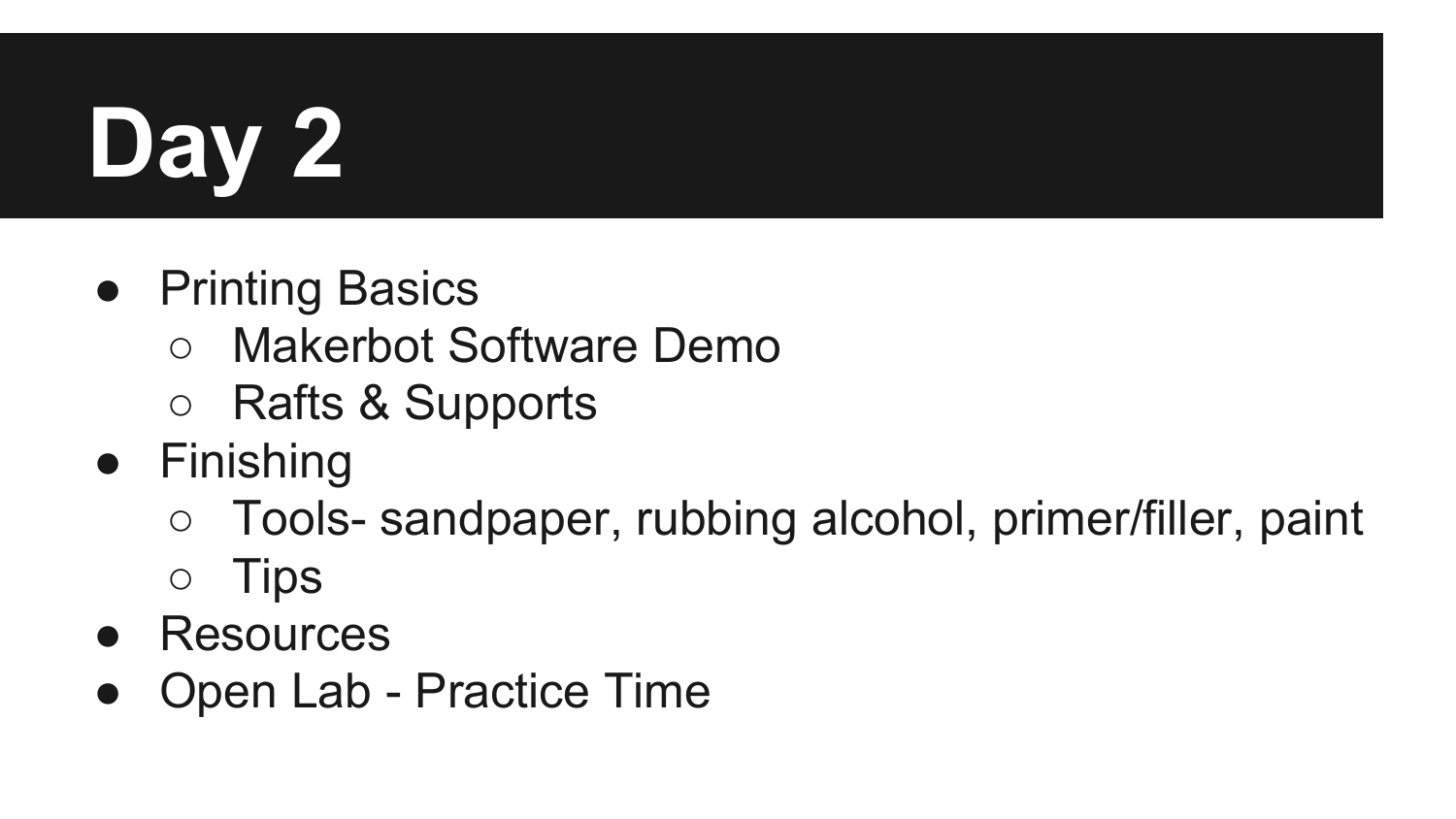#### **MakerBot Desktop**

- A free desktop software that allows you to prepare, manage, and print objects.
- **Rafts**
- 

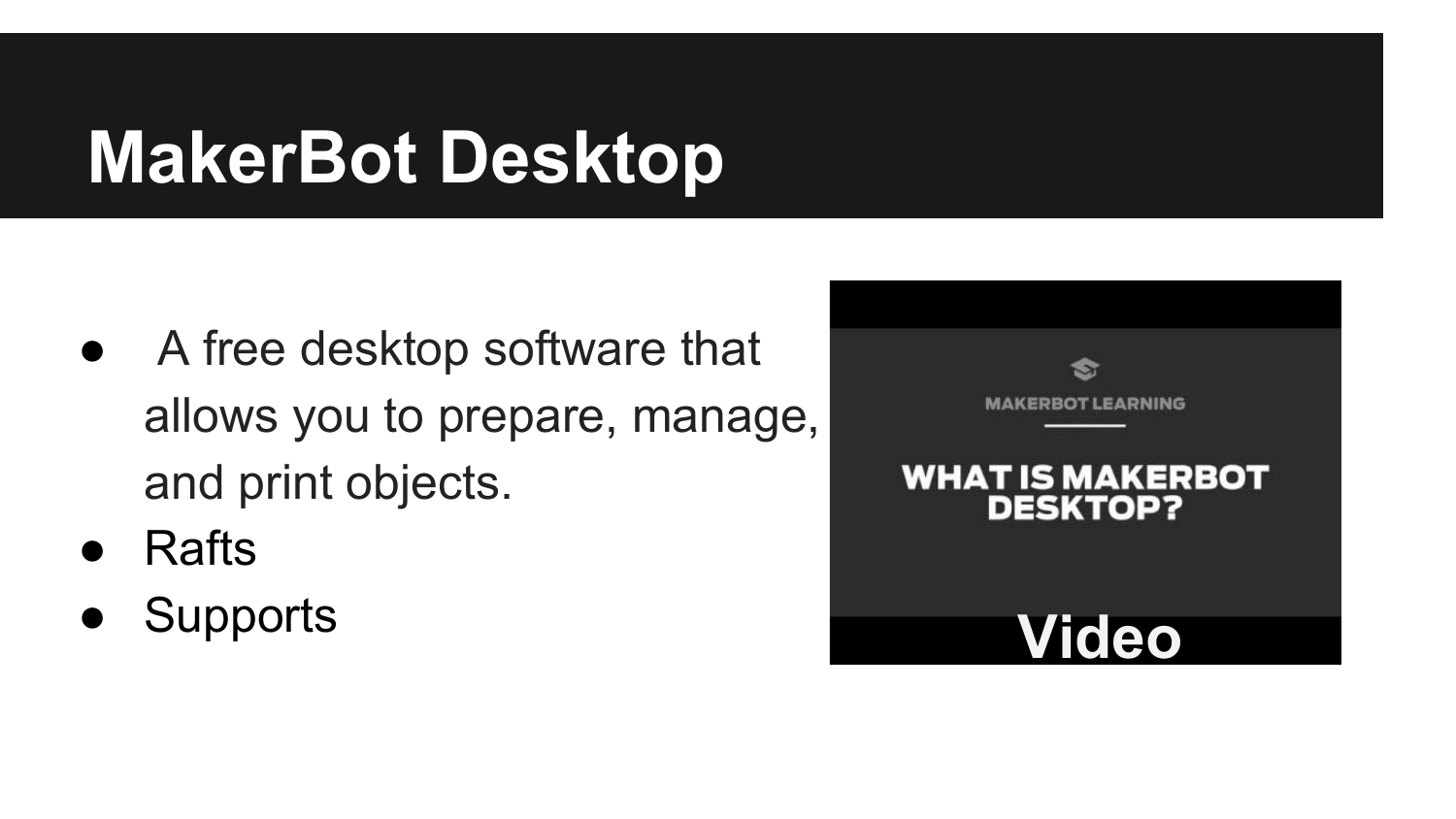#### **Finishing Projects Resources**

- [Painting 3D Printed Models](https://www.makerbot.com/media-center/2014/01/27/makerbot-studio-painting-3d-printed-models)
- [Learn How to Paint Your 3D Print](https://pinshape.com/blog/4-easy-steps-to-painting-3d-prints/)
- [Makerbot Processing Guide](https://www.makerbot.com/professionals/post-processing/painting/)

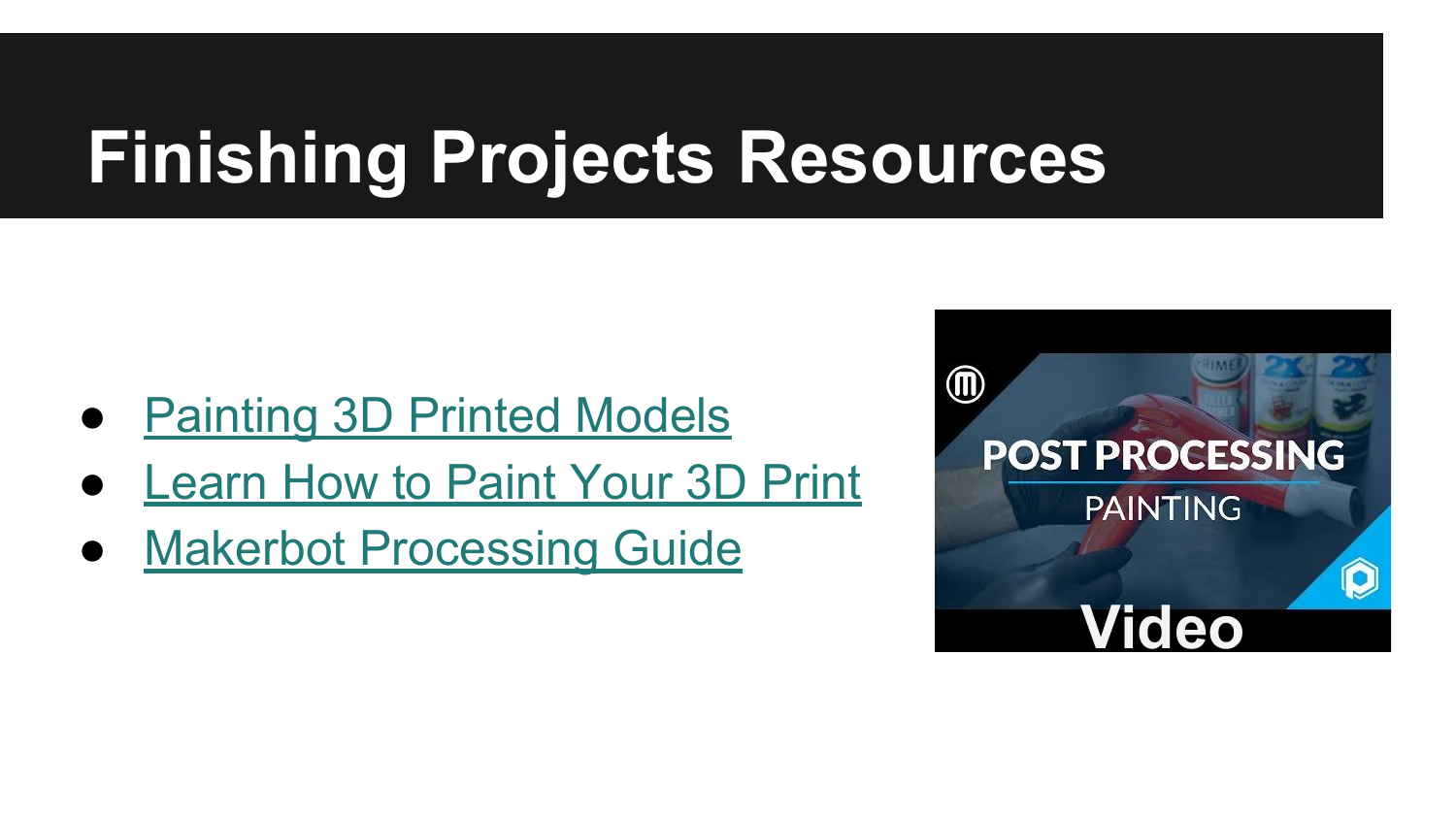#### **Resources : Software & Learning**

- [Blender](https://www.blender.org/) a powerful free software, but takes awhile to learn
- [Meshmixer](http://www.meshmixer.com/) a free 3D modeling software to create, analysis and optimize 3D models
- [SketchUp](https://www.sketchup.com/) a simple software with a fast learning curve and good tools.
- [Lynda.com](https://www.lynda.com/portal/sip?org=ippl.info) Courses on 3D printing, Meshmixer, TinkerCAD, and Blender.
- [TinkerCAD](https://www.youtube.com/user/Tinkercad)-YouTube Channel
- [MakerBot](https://www.youtube.com/user/makerbot/videos)  Youtube Channel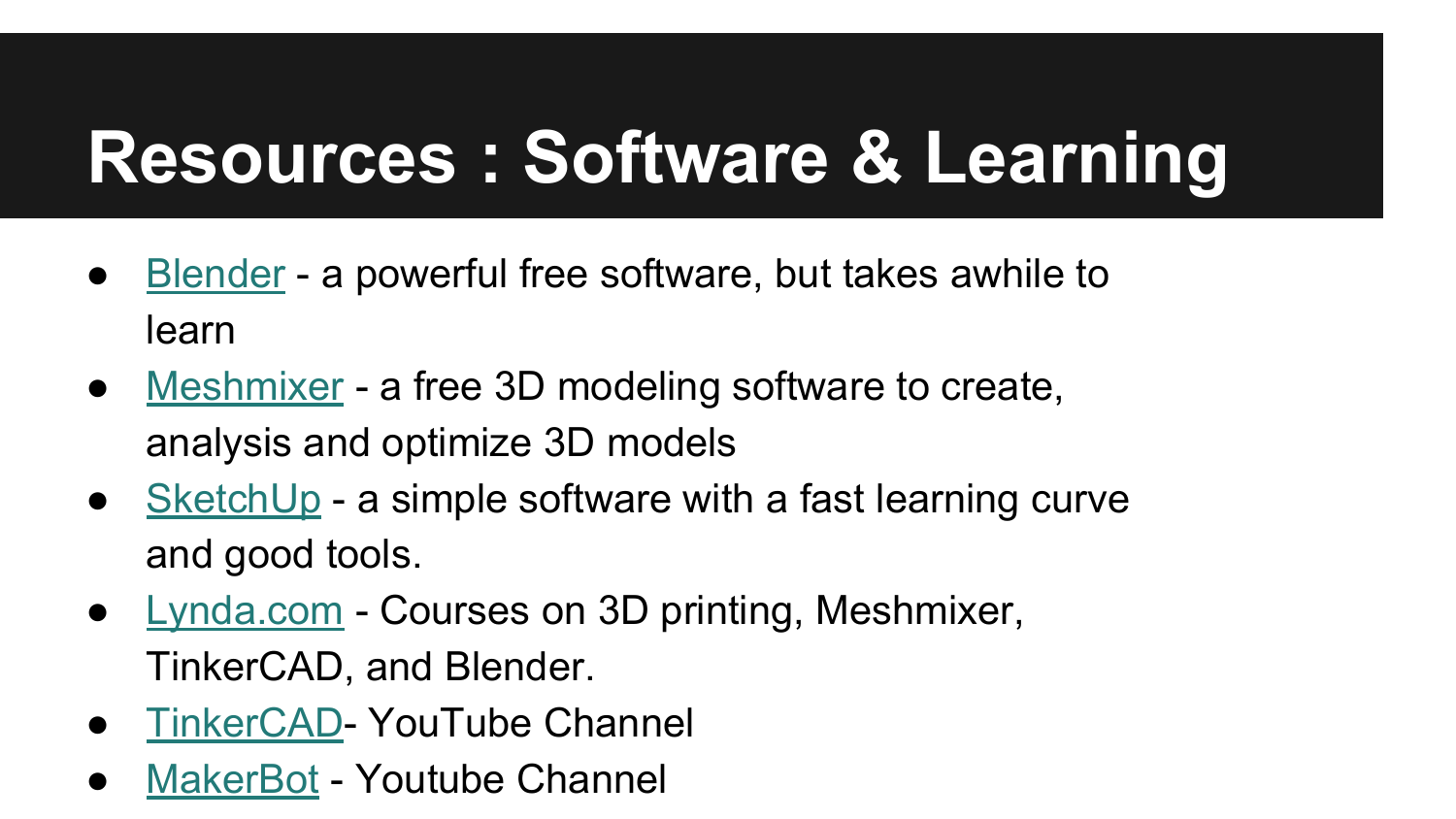#### **Resources: Free Designs .STL Files**

Some sites require a free account. Note : *Some free designs may not print properly. It is recommended that you inspect them in a CAD software before submitting.*

- **[Thingiverse](https://www.thingiverse.com/)**
- **[Pinshape](https://pinshape.com/)**
- **[GrabCAD](https://grabcad.com/library)**
- [YouMagine](http://youmagine)
- [Yeggi](http://www.yeggi.com/)
- **[MyMiniFactory](http://www.yeggi.com/)**

[Shapeways](https://www.shapeways.com/)- 3D printing marketplace and services